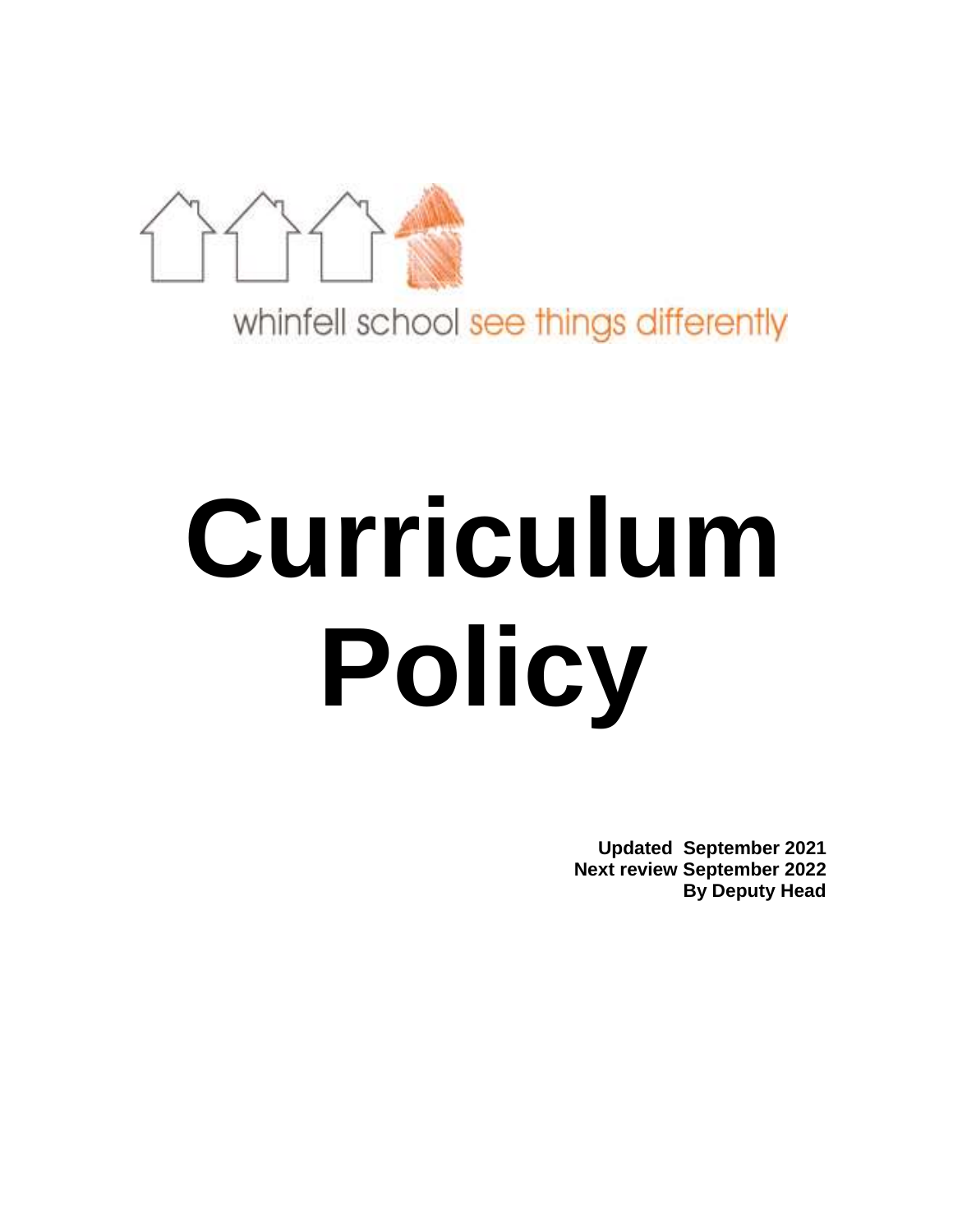# **Curriculum Policy Statement**

*This policy should be read in conjunction with the Cambian Whinfell School Vision and Mission Statements, the Statement of Purpose and the Autistic Spectrum Disorder policy which outlines the vision, aims, roles and responsibilities of the school. It also needs to be read in conjunction with individual subject policies, safeguarding, SMSC and assessment policies and in conjunction with the Whole School Literacy Policy.*

*Across the curriculum British Values are promoted and all individual policies and practice are such that they do not impede the Equalities Act 2010. Rights of protected groups as identified in the Equalities Act are duly recognised and catered for.*

The Curriculum policy supports the framework of Cambian Whinfell as being a school for young people on the autistic spectrum who may have associated learning or emotional difficulties and who will benefit from the high level of support, the structure and the therapeutic milieu that we offer. The policy recognises the importance of Intent, Implementation and Impact as described in the Education Inspection Framework.

It actively promotes the principles of individual human worth, respecting diversity and encouraging the development of self-control. This policy supports a holistic approach, aiming to raise self-esteem, reduce anxieties, provide strategy for success.

*We see the curriculum as a progression model which is continuously evolving and which is regularly subject to critical re-evaluation.*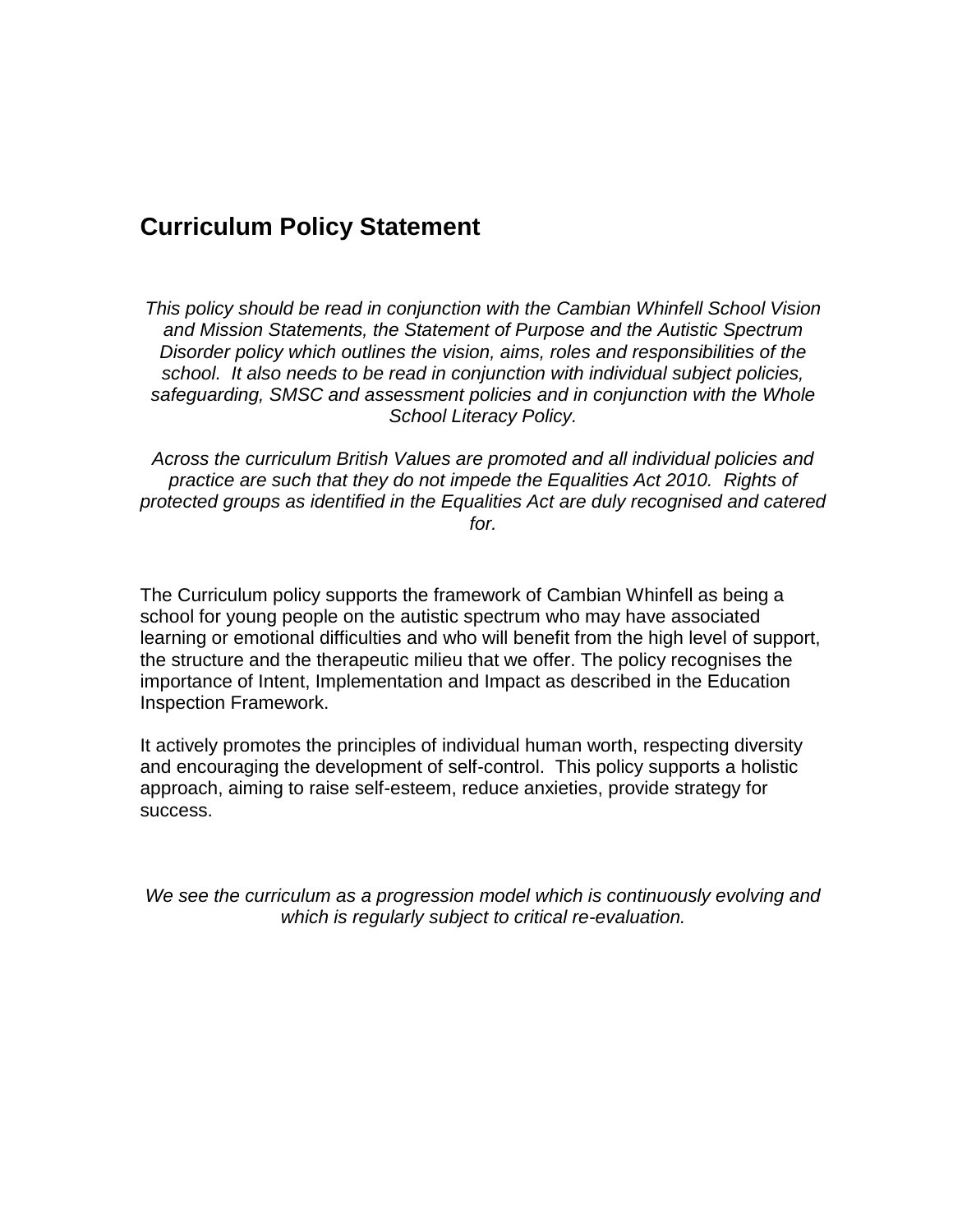## **Curriculum intent**

#### *As a school we place great emphasis on preparing our young people for the challenges, opportunities and responsibilities inherent in taking as full a part as possible in wider society. Learning should be embedded, long-term and not held in isolation.*

The curriculum at Whinfell School is designed to help each young person to achieve their full potential both **academically** and **socially**. Whinfell school believes that it has a dual-purpose role in not only helping young people to reach their academic potential but to also provide an education which will help develop their social skills, in particular their communication, interaction, social imagination and flexible thinking skills through a daytime and waking curriculum to support a greater level of independence and quality of life.

#### **We aim to develop:**

- Self-esteem, self-confidence and individuality
- Social interaction & communication skills
- Knowledge and understanding
- Understanding of their own learning styles, strengths and weaknesses using metacognition techniques
- A willingness to apply themselves to learning situations
- Self-motivation and the application of intellectual, physical and creative effort.
- A sense of enquiry and the ability to question and investigate through a range of means
- A love of learning and the ability to work independently
- Creativity, critical awareness and sensitivity
- The ability to work as a member of a team and to be a tolerant group member
- Strategies to be successful in society including organisational and transferrable skills
- Problem solving technique
- Tolerance of others, of their opinions, beliefs and cultures
- Self-control
- Literacy, numeracy and competence in the use of information technology
- Strengths, interests and skills relevant to adult life, employment and independence in a changing world
- Trust in themselves and others
- Appropriate moral and spiritual values
- An ability to recognise their own achievements as well as others in school and beyond
- Respect for fundamental British values of democracy, rule of law, individual liberty and mutual respect and tolerance of different faiths and beliefs
- Empathy skills
- Mental health resilience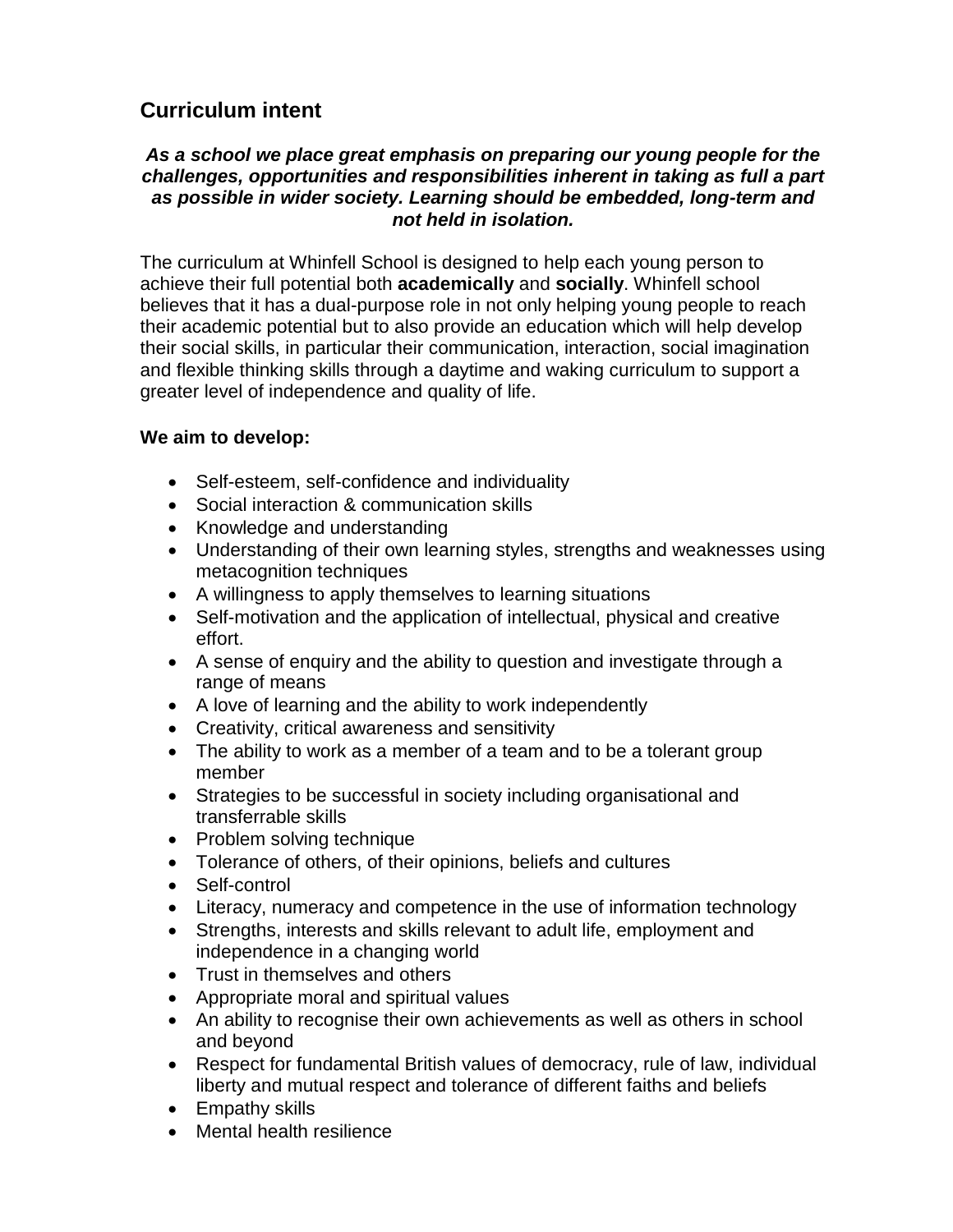### **Our aim is to provide:**

- An environment designed to develop young people in a holistic fashion, improving their behaviour and attitudes, focussing on personal development and ensuring academic progress
- An Education that builds upon genuine learning with skills and knowledge that are retained, 'connected' and transferrable.
- Programs which are broad and balanced based on an appropriate key stage of the national curriculum that will challenge without raising anxiety
- Individualised learner pathways for each subject based upon learner profiles designed to recognise previous knowledge and skills, individuality in ability and learning style
- Content through a format which motivates and young people can access
- Learning experiences which work within each young person's zone of proximal development, providing whatever scaffolding is necessary for success and progression to occur and to gain accreditation to the highest level
- Opportunity to help develop relationships with adults and peers
- Opportunity to develop trust and confidence
- Community awareness and experience community life and projects
- Opportunity to learn and practice independent living skills
- Opportunities to gain accreditation and celebrate success
- A cross curricular approach wherever possible which is motivating and adds flexibility to be able to investigate areas of interest.
- Time to explore personal interests with a structured, holistic and multisensory approach
- Social, moral, spiritual and cultural themes which are investigated thoroughly through the day-time curriculum and further explored through the waking curriculum
- Opportunity to learn and practice skills to be able to gain and sustain employment
- Individual programs where possible, often delivered in a 1:1 setting, unless to encourage social skills and then may be delivered through group gatherings. Such group activities like our therapeutic outdoor learning program, morning and after school meetings still maintain individual support
- A therapeutic approach in delivery of the curriculum. Additional therapeutic input is dependent on need. We may offer hydrotherapy, or dance therapy, music therapy or therapeutic outdoor learning etc
- Therapeutic input tailored to individual needs through the Clinical Therapy Team (OT, SALT, EP, Psychiatry and CBT)
- Access to up-to-date, impartial careers guidance which enables pupils to make informed choices about a broad range of options and to fulfil their potential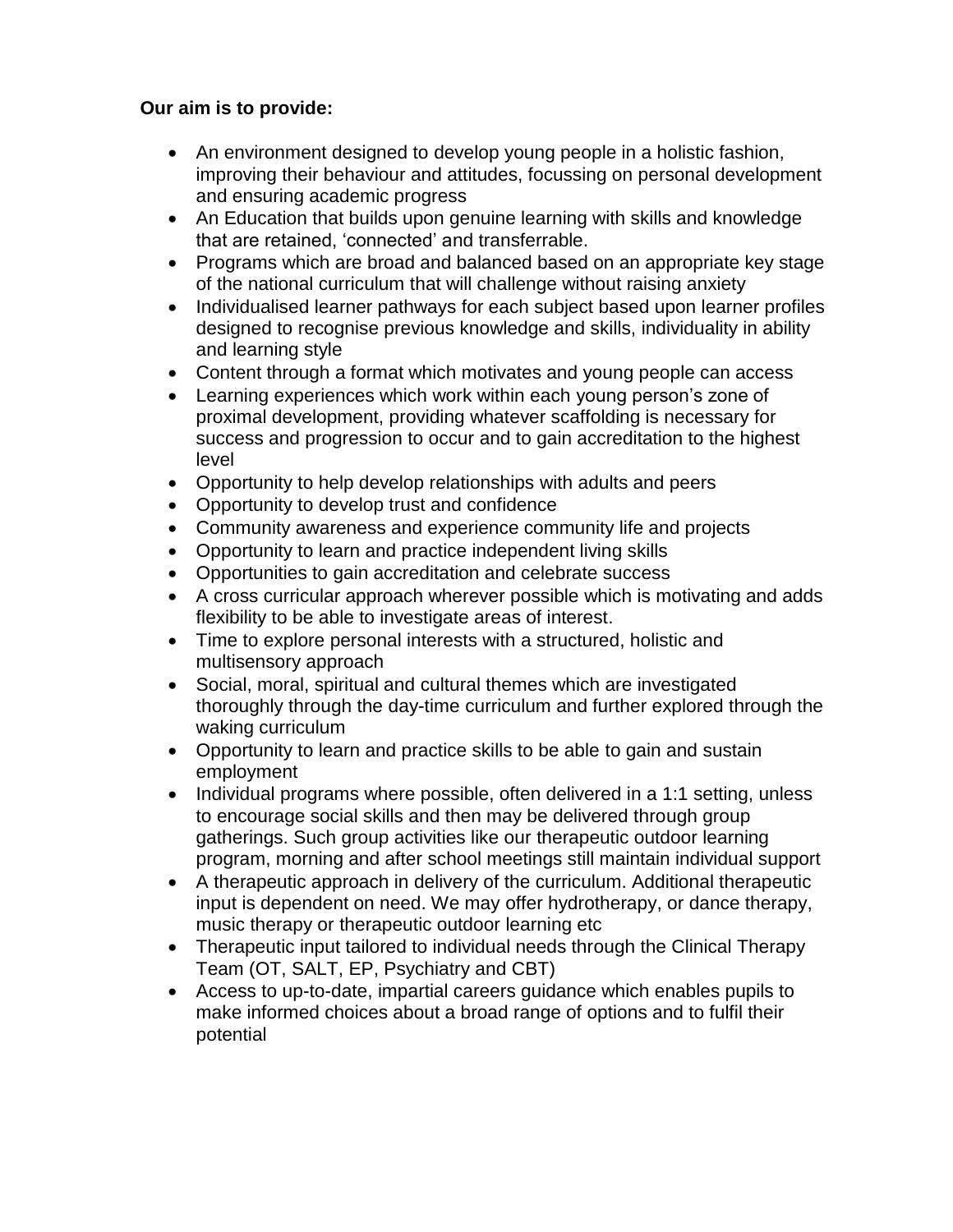We are committed to the principle that all of our young people regardless of ability. need, race or cultural background have a right to the highest quality of education and support we can provide.

We ensure:-

- An individual broad and balanced curriculum
- Appropriate levels of expectation and genuine challenge based on extensive individual assessment
- A flexible approach which aims to match teaching delivery to individual learning styles
- A holistic, therapeutic approach for maximum progression
- Relevance, continuity and progression in learning
- Opportunity for young people to progress in academic, personal and social domains
- Detailed Individual Development Plans (IDPs) are drawn up to meet Statement EHCP needs and which are reviewed and renewed termly.

By providing courses of study tailored to the needs, interests and aspirations of our young people through cross curricular, or topic based programmes and using a huge variety of teaching methods to suit individuals, students will be given the opportunity for making good progress. Many features of the curriculum are common to all students but the support and scaffolding is individual. None of our young people are denied access to any part of the curriculum on grounds of ability. The curriculum is intended to facilitate learning that is retained and can be applied across the web

#### **Access**

The principles above present us with a responsibility to find ways of ensuring that our young people are engaging in learning, motivated and able to succeed. Education staff are expected to ensure that young people who are having difficulty or becoming de-motivated are identified early and provided with appropriate support, encouragement and different teaching styles and work so that they may continue to participate at the most appropriate level for them. This may mean their curriculum design and plan is altered to enable them to be successful. Although we strive to engage our young people in their learning as much as possible, **we will always put their emotional state first as if this is not right, progress will be limited** and it would certainly not be conducive to reaching maximum potential. Our young people have the right to access a happy and positive experience in the learning environment and all staff at Cambian Whinfell are expected to provide an unconditional positive experience for every young person. Young people will access their curriculum by offering strategies and systems appropriate for each student.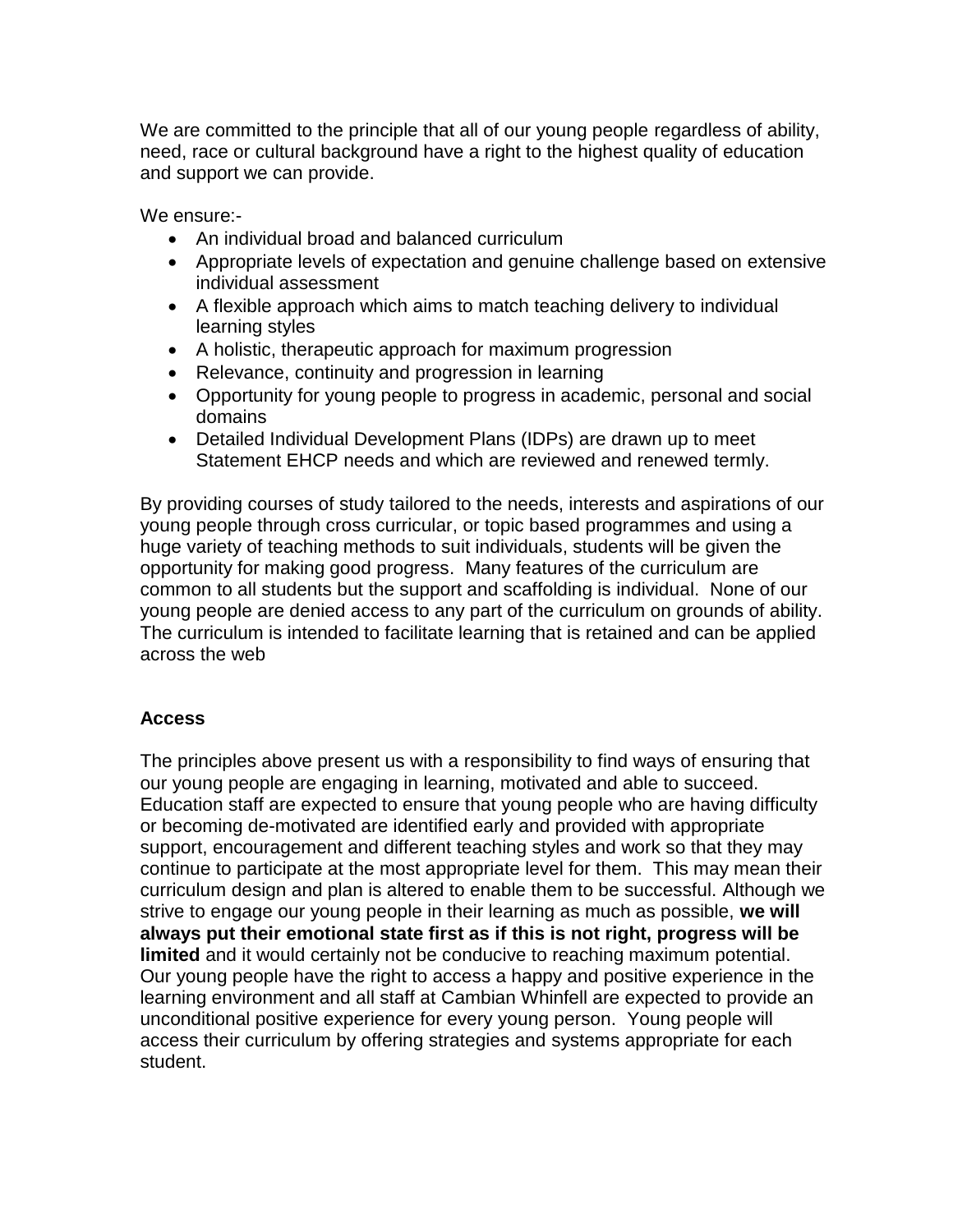## **Expectations of staff**

Staff are expected to actively promote and seek to secure the curriculum aims and in particular to:

- Have high but realistic expectation of young people
- Have a flexible approach to teaching and a willingness and ability to match teaching methods to learning styles of each individual
- Respect our young people and their individuality and provide the necessary scaffolding to enable them to succeed
- Allow individual development plans (IDP) to support planning and drive education planning forward
- Follow the principles specified within our Autistic Spectrum Disorder policy to enhance practice
- Develop Individualised learner pathways and learner profiles for each student based and informed by previous assessment, previous knowledge and skills whilst recognising individuality in ability and learning style
- Recognise the of principles of meta-cognition and individual learning styles
- Demonstrate progression and continuity through planning, showing how the needs of young people are being addressed as well as the aspects of the national curriculum being covered
- Serve as good role models by endeavouring to be regarded as using appropriate social communication, humour, adopting empathic behaviour management and being fair and consistent in their approach. Education staff should endeavour to be seen to be sociable, using appropriate humour (excluding sarcasm), be polite and well mannered. Communicate effectively using methods which will enable young people to understand and respond
- Encourage, reward and value achievement and effort, both formally and informally through praise in the learning environment
- Provide work that meets needs and aspirations quided by a long term curriculum plan which offers both depth and challenge and which motivates and inspires the young people
- Work in partnership with authorities and parents/guardians, assess, record and report to create good relationships, from which the young people will indirectly benefit, in line with Whinfell procedure or authority/parent
- Involve the learner in the process of learning by discussing work, giving regular feedback through assessment and marking, negotiating targets and encouraging self-evaluation using after school get together meeting to allow the young person to celebrate their efforts and achievements
- Use assessment and reflection to inform future planning
- Contribute to placement plans and IDP targets on a monthly basis to help monitor the effectiveness of strategies and set appropriate and meaningful targets
- To work in partnership with other staff, parents/guardians, social workers, psychologists and Clinical Therapy Team (CTT) along with the wider community to achieve shared goals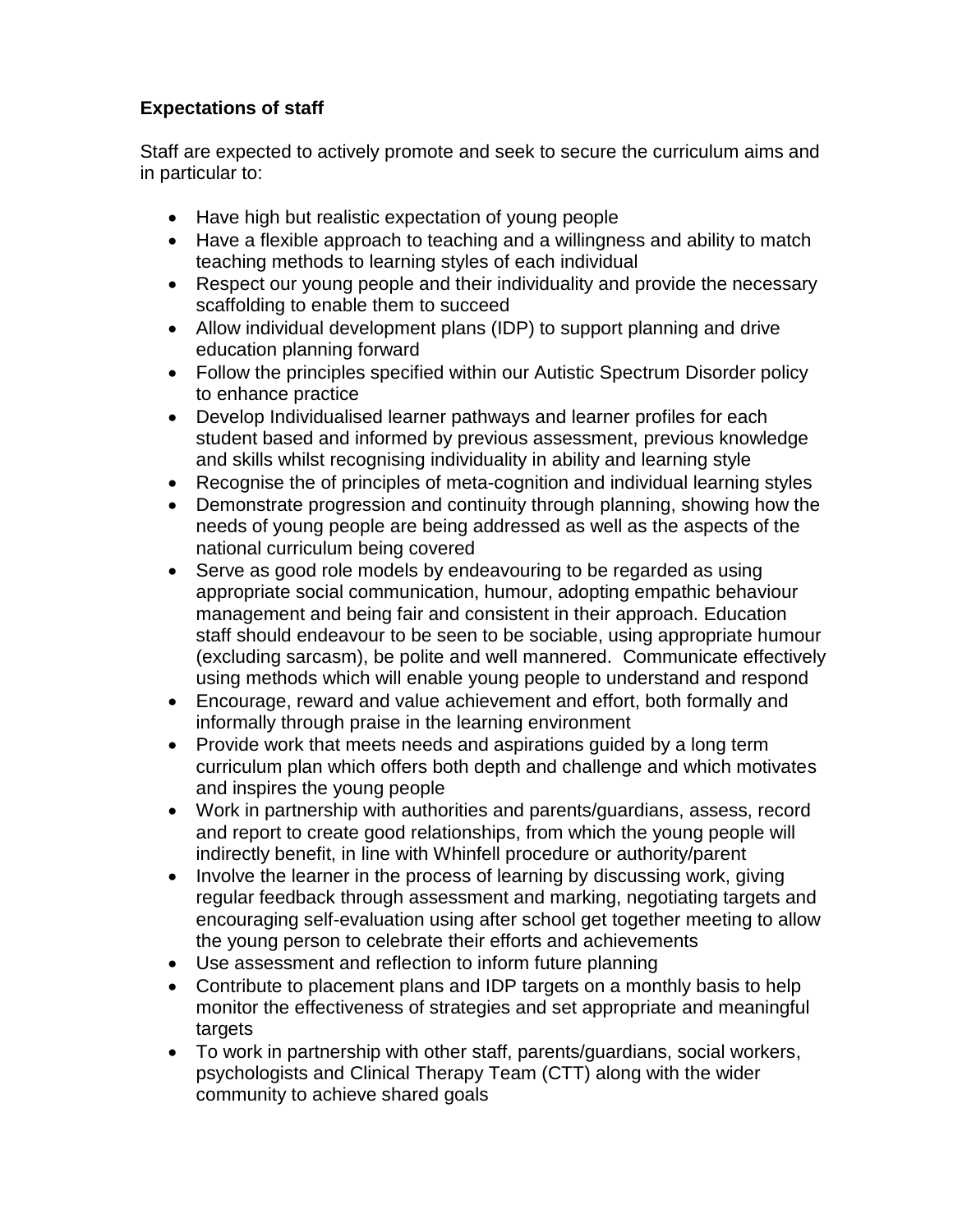- Keep parents/guardians, social workers/authorities fully informed about progress, achievements and concerns on a regular basis
- Contribute to review reports and IDP assessments on a half-termly basis
- Plan lessons which satisfy National Curriculum frameworks, are cross curricular and include computing, literacy (reading, writing and spelling) numeracy, social, moral, cultural and spiritual, personal and health education, and teach wherever possible using the suggested strategies outlined in the IDP. Teaching will have at its core the values of equality & diversity and fundamental British Values and prepare young people for the next stage.
- Provide the necessary support strategies and resources to allow our young people to access and contribute during communication.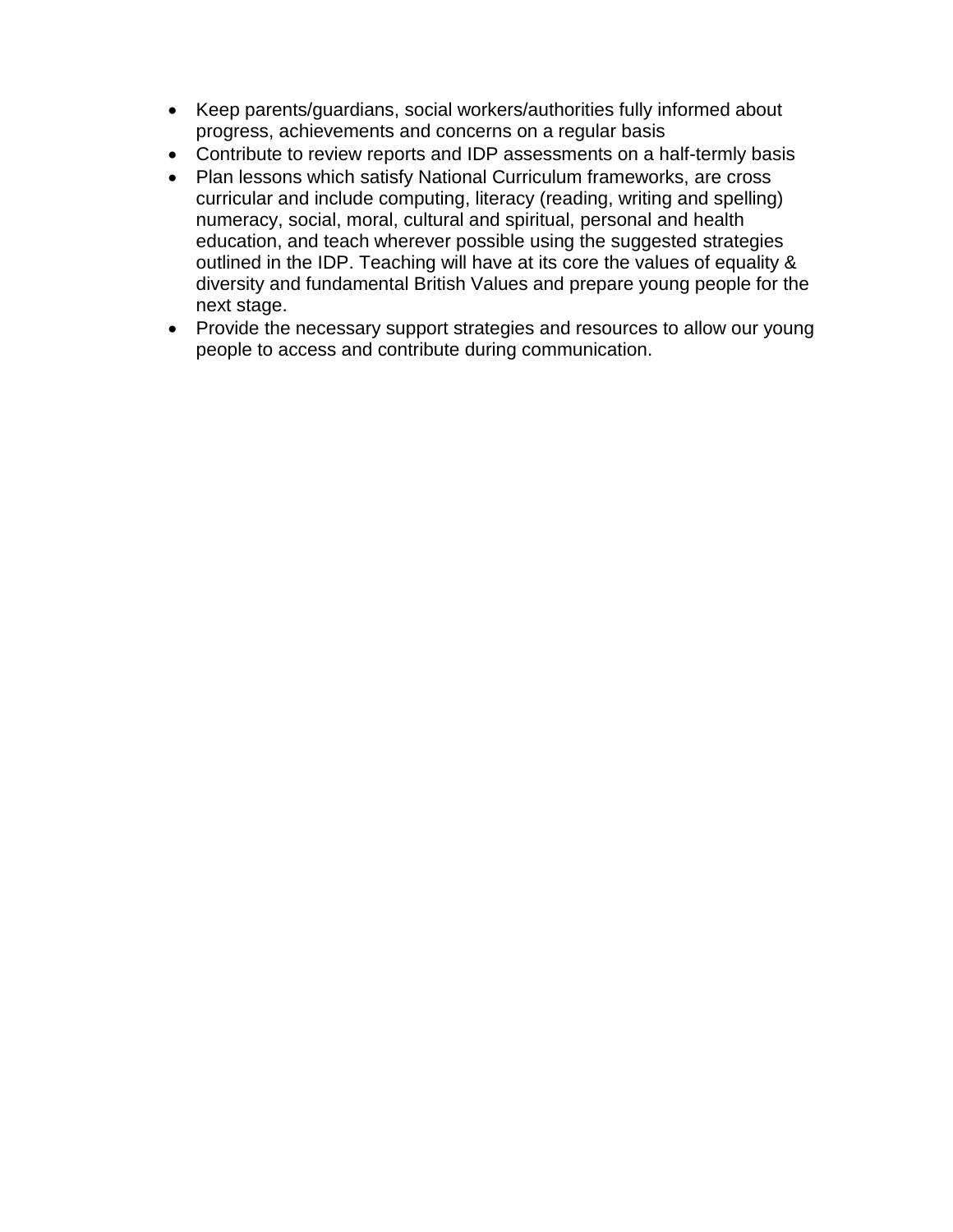## **Curriculum Implementation and Delivery**

The school operates a nine teaching-period day, each session lasting 30 minutes. We have six teaching periods in the morning. This is broken up by a break of thirty minutes and a lunch period of one hour. There are a further three periods after lunch. We begin our day with a whole school morning meeting of approximately five minutes before beginning the basic skills or assembly, and at the end of the day we have a whole school reflection period which lasts approximately fifteen minutes.

On three days a week we have a 'basic skill' session which focus on individual numeracy, literacy and touch-typing and this is done with class tutors.

Assemblies occur twice a week and themes are delivered which are often further worked on in class throughout the day. They provide opportunity to develop social skills as well as moral, spiritual, cultural, religious education, citizenship, PSHE (personal, social, health and economic education) which includes RSEMH (relationships and sex education and mental health) and fundamental British values.

Our after-school meeting includes all education and care staff on duty and is a time of reflection and celebration, but also provides opportunity for evening care staff to share each student's success plus an opportunity for them to get a feel for how their day has been, therefore being better prepared for the evening.

Once a week we hold a news quiz which lasts for 15 minutes. The news quiz:

- covers a wide range of subjects and connects to all areas of the curriculum
- builds language, vocabulary, critical thinking, problem solving, oral expression, and listening skills
- develops informed citizens and lifelong newsreaders. By studying current events it helps students understand the importance of people, events, and issues in the news; it stimulates students to explore and learn more about the news, and to pay attention to the news they see and hear outside of school

This means that total formal contact time is 24 hours per week, in-line with government recommendations for Key stage 4 and in excess of those for Key stage 3.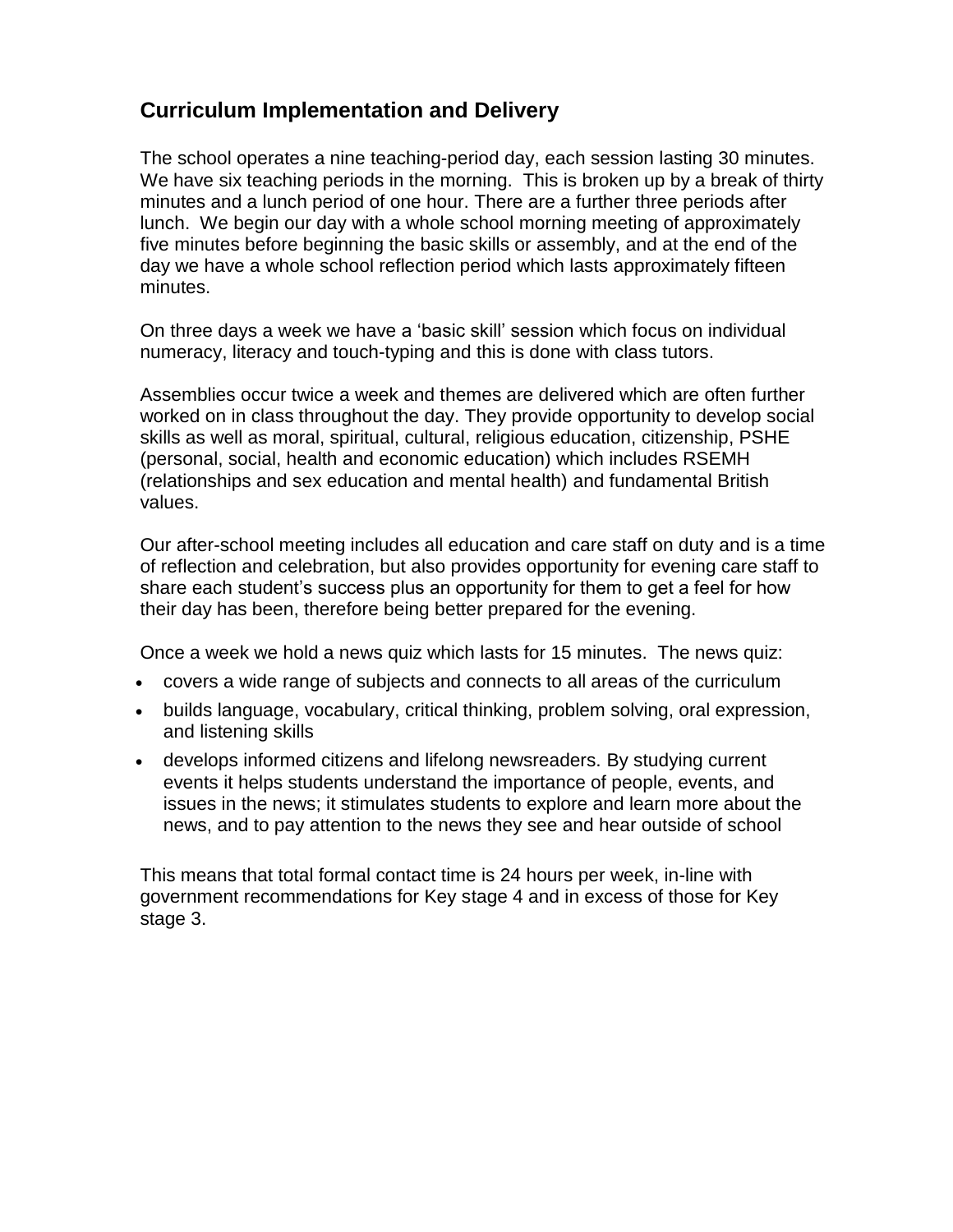# **Key Stage 3: Year 7, 8 and 9**

#### **Pupils study:**

- English/Literacy
- Maths/Numeracy
- Science
- Humanities geography, history, RE
- Art
- Arts Award
- Physical Education (which includes, therapeutic outdoor learning (TOL)
- Personal, Social, Health, Economic, Relationships, Sex Education, Mental **Health**
- Citizenship
- Modern Foreign Language (discrete lessons and through theme days)
- Computing
- $\bullet$  D & T Hospitality and Catering
- Work Related Learning (including work experience, community activities and enterprise)
- SMSC through morning meetings, humanities and citizenship

As appropriate pupils may be entered for Entry Pathways, unit awards and entry level certificates and Functional Skills.

Time allocations vary from student to student depending on their needs.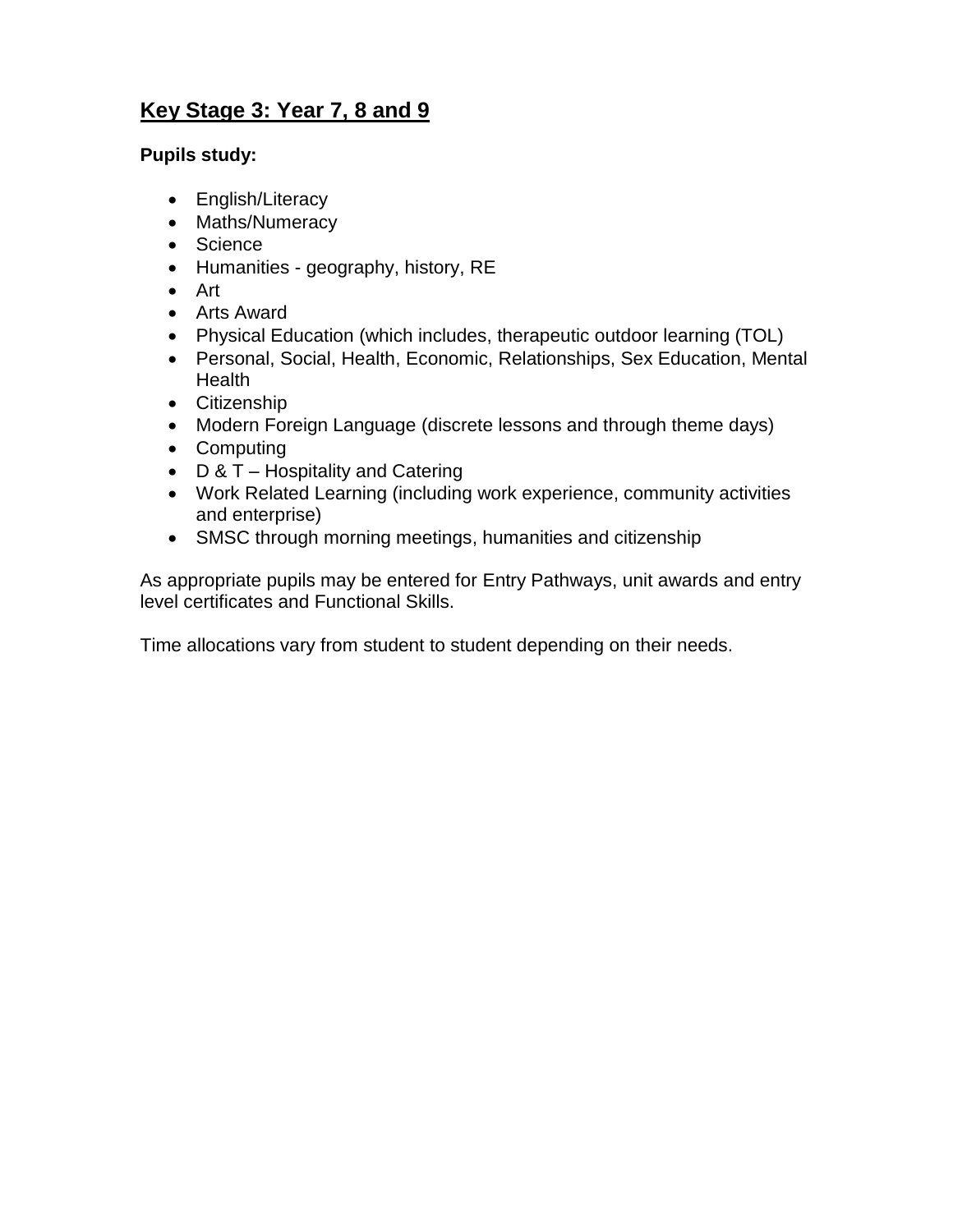## **Key Stage 4: Year 10 and 11**

#### **Pupils study:**

At key stage 4, individuality is given considerable emphasis. Aspirations, strengths, needs and recent experience of education are carefully considered to develop a curriculum which will motivate, fulfil requirements and provide the necessary knowledge and skills to take them on to higher education, work and semi- or total independent living.

Beyond Cambian Whinfell each individual young person is provided with their individual options and their preferences are taken into consideration and discussed at the transitions review in year 9.

Our small class groups enable each student to follow their own pathway preferences and so 'traditional options' are not used universally. A 'tailor-made curriculum' for each student, with as much input from the student as possible is created. The content is dependent on ability, needs, aspirations, interests and requirements.

#### **Subjects taught are:**

English Language, Maths, Science, PE, DT (Hospitality and catering), European Computer Driving Licence, Art, Geography, PSHE RSEMH/Citizenship, Work Skills and TOL.

Students will be entered for courses at the appropriate level including GCSE, L2 BTEC, Entry Level Certificates and Functional Skills awards. Pupils also study Entry Pathways in 'Independent Living Skills' and 'Preparing for working life' where appropriate.

Pupils throughout the school also work towards the John Muir Awards through the TOL syllabus.

In addition to the above, we have excellent links with local employers and organisations who can provide the opportunity for students to gain valuable experience in the work place.

It is essential that students have a creative, broad and balanced curriculum which meets their needs and aspirations and does not over-burden them. The level to which each subject is studied will be dependent on ability which may also determine the amount of time allocated to the subject.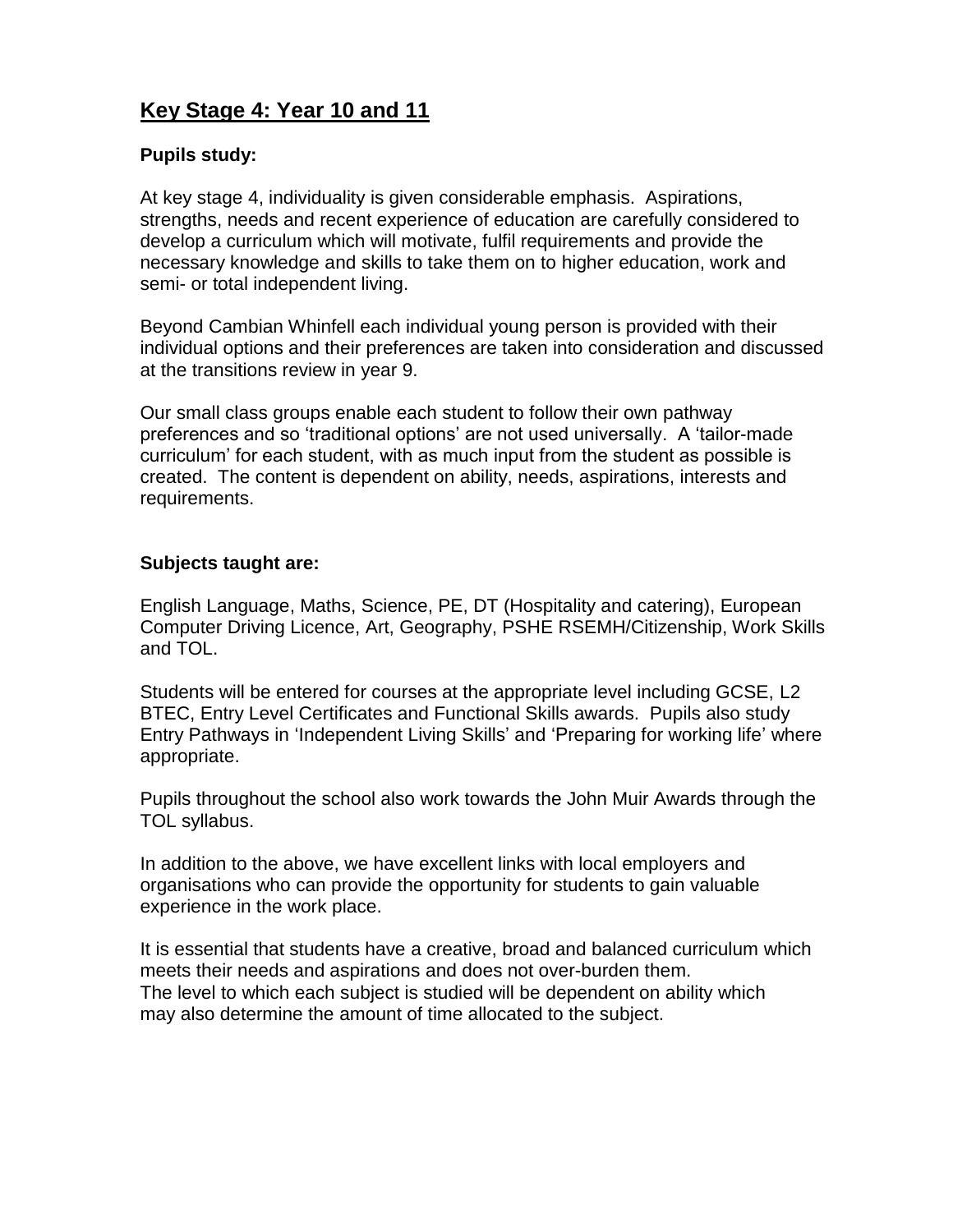# **Key Stage 5 and beyond (16+ Years)**

This will be dependent on needs, aspirations, ability and interests. Young people may enrol at a local college, be on-site educated at school, or indeed a mixture of the two. Post-16, young people will continue to receive education in accordance with their Study Program. In addition to specific subjects, all students follow work related and independent living/ life skills programmes. Where required, students will continue to study English and Maths. All studies will be challenged and accredited wherever possible. Each young person will have access to the gym, swimming pool and will be encouraged to do regular physical and outdoor activities.

Young people may attend college and follow level 1, 2 or 3 courses in subjects such as production, theatre, film and events, performing arts, music, motor vehicle mechanics, animal care, photography, engineering or digital technology depending on aspirations.

All young people will be encouraged and supported in work placements to help develop the necessary skills and experience to gain and maintain suitable employment for life beyond Whinfell.

We are extremely flexible as to what young people do and where needed, college placements will be supported, however **all young people** will be supported to improve their:

- Independent living skills
- Social communication skills
- Social interaction skills
- Mental Health resilience
- Life skills
- Work based skills
- Ability to plan and organise
- Basic numeracy and literacy is directed towards independent living and work. Where appropriate young people will work towards adult literacy and numeracy qualifications at either level I, II, III or functional skills.
- Work experience

We are able to offer A-Level studies in Art, Geography, Media Studies and English. Suitability for A-level studies is based upon the subject leader's knowledge of the young person's potential and their aptitude for the subject.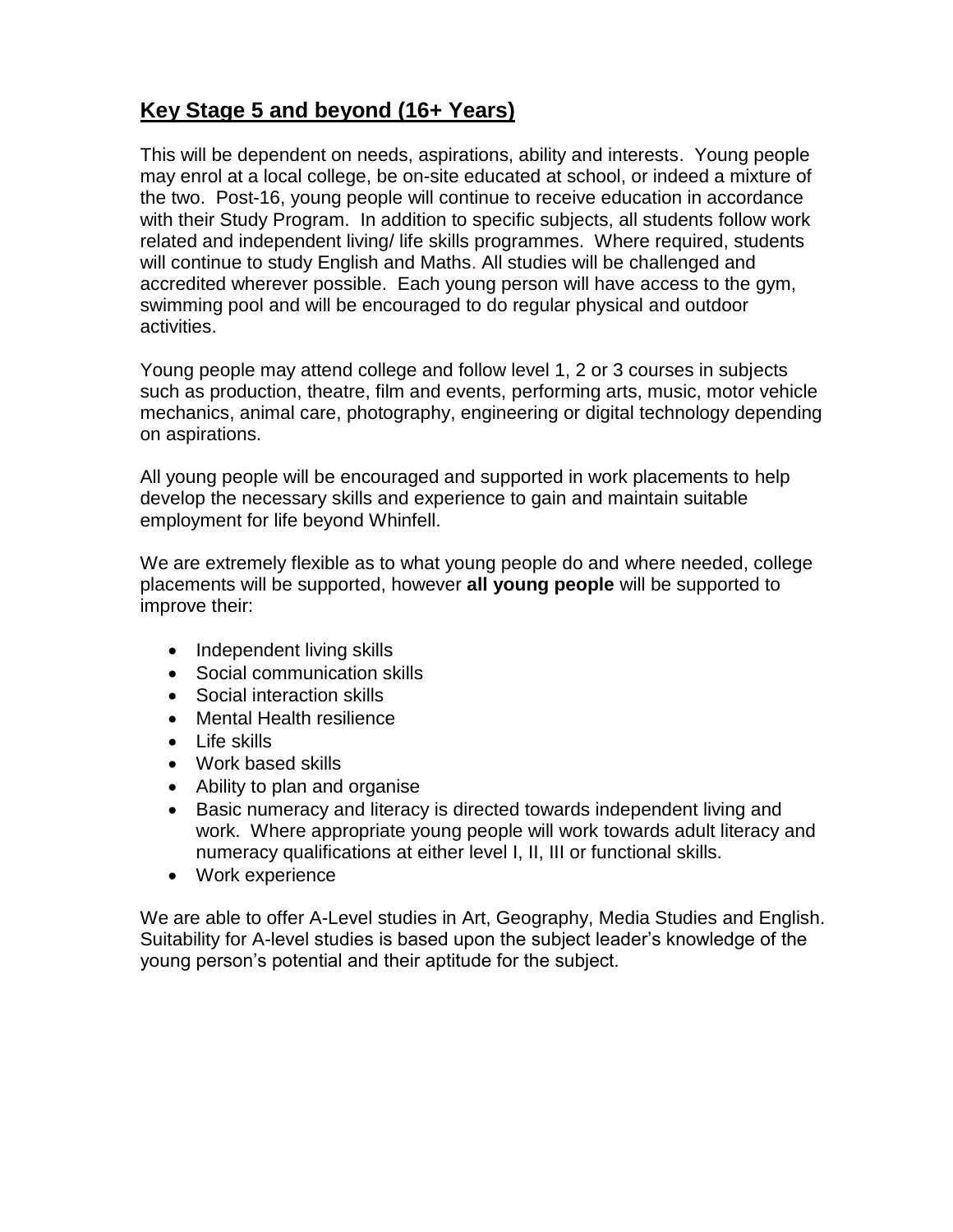#### **Curriculum Matters**

We take individual learning styles into consideration and have found that maximum progress occurs when young people are educated in small groups of not more than three pupils. Some pupils will benefit from all or most of their lessons being 1:1 but the majority of students will benefit from the social interaction that comes from learning in well-structured small groups. This is especially so in English, art, citizenship, computing, music, PSHE RSEMH, and MFL.

On occasions larger groups will come together, for example for morning meeting and reflection, news quiz, drama, speaking and listening and team sports.

To take account of these differences and the range of ability in classes, all staff have a responsibility, when planning work, to differentiate in order to meet the needs of all the young people. This will involve at different times adapting tasks, providing different resources, developing extension work, providing a variety of learning styles and environments, setting individual goals giving different levels of support and working to different levels of accreditation. Some pupils work best on long term projects whilst others prefer defined tasks, some respond well to oral work, while others prefer written or 'hands on work'. Some find communication difficult and may benefit from working through ICT while some learn best in the outdoor environment.

For example staff may need to consider if a student will benefit from work which is:-

Project based Theme based Discrete subject timetabled and taught Student initiated Enquiry based Subject led i.e. work all done through IT or through an interest.

Any students attending a college course will be supported to whatever extent is agreed between college and school in the service agreement. It may be that they require full 1:1 support provided by Cambian Whinfell in order to be successful. It may be that distance support is required and this will be provided. Support may be required for accessing learning or social skills. In all cases staff will support young people to study independently to complete coursework and assignments.

Within lessons teachers will use the strategies highlighted in the IDP's for each student, which address the child's particular needs or impairments.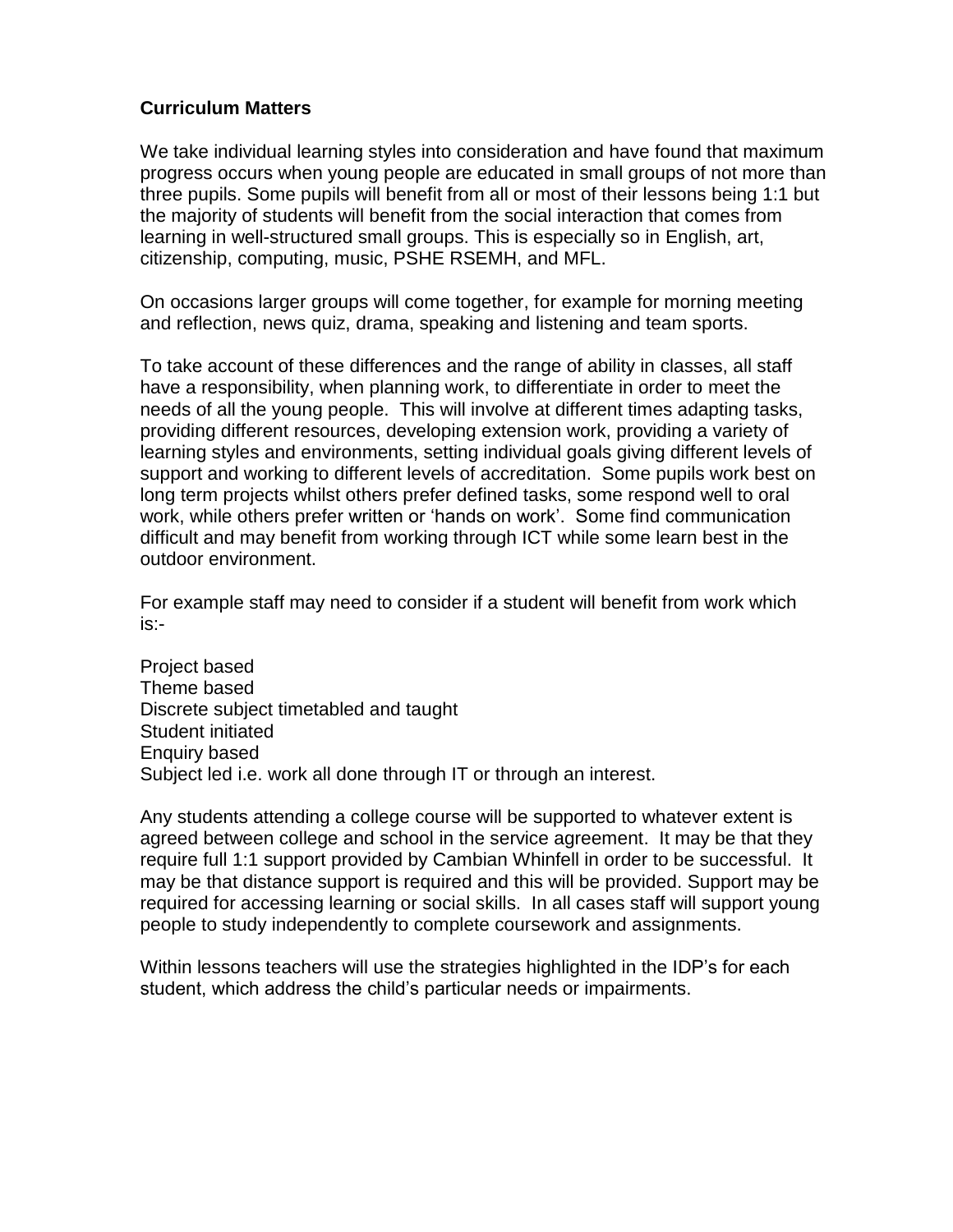#### **Young people learn best when they are enjoying their work and are interested. They then become motivated and engage in learning and hence our lead is often taken from the child, extended to meet the requirements of the national curriculum and IDPs**.

Finding a balance as far as task length, number of tasks and how to break tasks up for each young person is essential. If not set correctly, anxiety levels will rise and progress will be minimal with students becoming demotivated. It is essential that the holistic needs of the young person are put first above any other teaching objective. **Our young people cannot learn if their anxieties are raised**.

It is also important that teachers build time into their planning to continue developing relationships, again vital for learning to take place here at Cambian Whinfell.

*(it is recognised that there will be times when it is beneficial to stray from the lesson plan in order to address a deeper personal issue).*

#### **Social, Moral, Spiritual and Cultural Education (including 'Britishness' and 'radicalisation').**

Elements of SMSC are delivered across the curriculum and within discrete lessons such as RE, citizenship and PSHE. Tolerance and harmony between cultural traditions is encouraged and promoted along with an appreciation and respect for both their own and other cultures. For example visits are made to church for Christmas service and to other religious institutions such as a local Buddhist temple. In addition morning meetings (which have a termly context) cover SMSC themes and make use of guest speakers such as local religious figures, the police, charity representatives and the local MP. Charity involvement is encouraged and pupils contribute to the Christmas Shoebox appeal, sports relief, bake for OAPs, collect for the food bank and have links with an orphanage in Kenya.

The school actively promotes fundamental British values of democracy, the rule of law, individual liberty, mutual respect and tolerance. This is done whenever the opportunity arises within lessons and in conversation with young people. A member of the police visits to discuss the 'Prevent' programme gives presentations on anti-extremism. We also visit council offices and the magistrates court and hold elections during 'Democracy Week'. We have regular visitors (e.g. local MP) and go on school trips to museums and places of worship.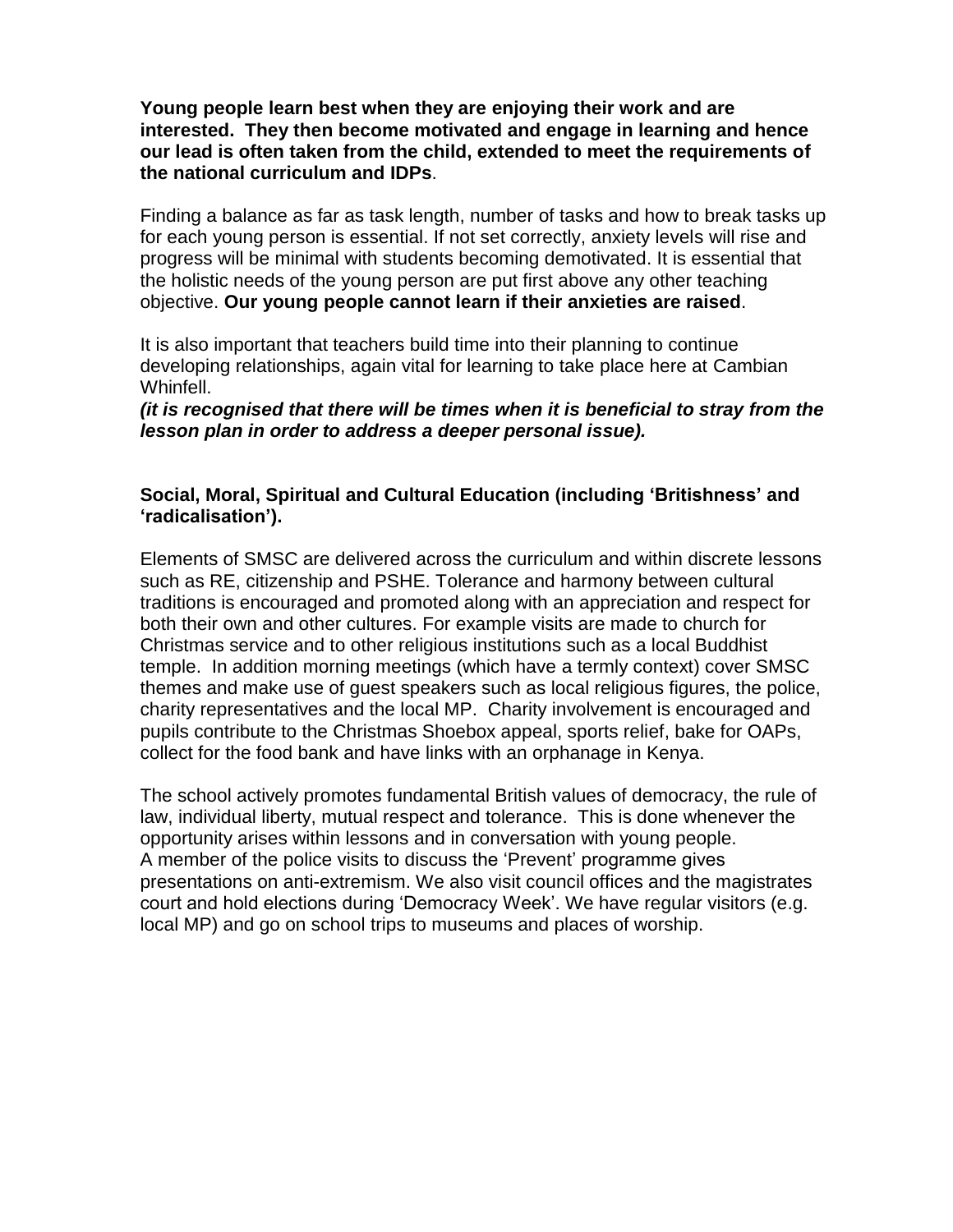## **The Learning Environment**

Cambian Whinfell School caters for young people with a range of needs and diagnoses. We believe that young people have preferred learning styles of which the learning environment is part. Observational assessment helps us to determine preferred learning environments for each young person and we attempt to deliver wherever it is safe and possible to do so. Each room is equipped to cater for most preferred learning environments, each have discussion areas, single desks with PC's and laptops, and carpeted area's for casual floor work.

We recognise that a lively, purposeful and structured learning environment is essential in promoting high standards and good working practises. Displays of the young people's work, stimulus materials and appropriate resources are very important in setting standards and raising expectations. The structure and organisation of the classroom is also an important factor in developing effective working methods and a positive ethos. It is expected that classrooms are orderly environments and offer a learning environment which every young person feels safe, secure and able to apply themselves and to ensure that adequate resources are provided and accessible, and that young people treat the learning environment with respect.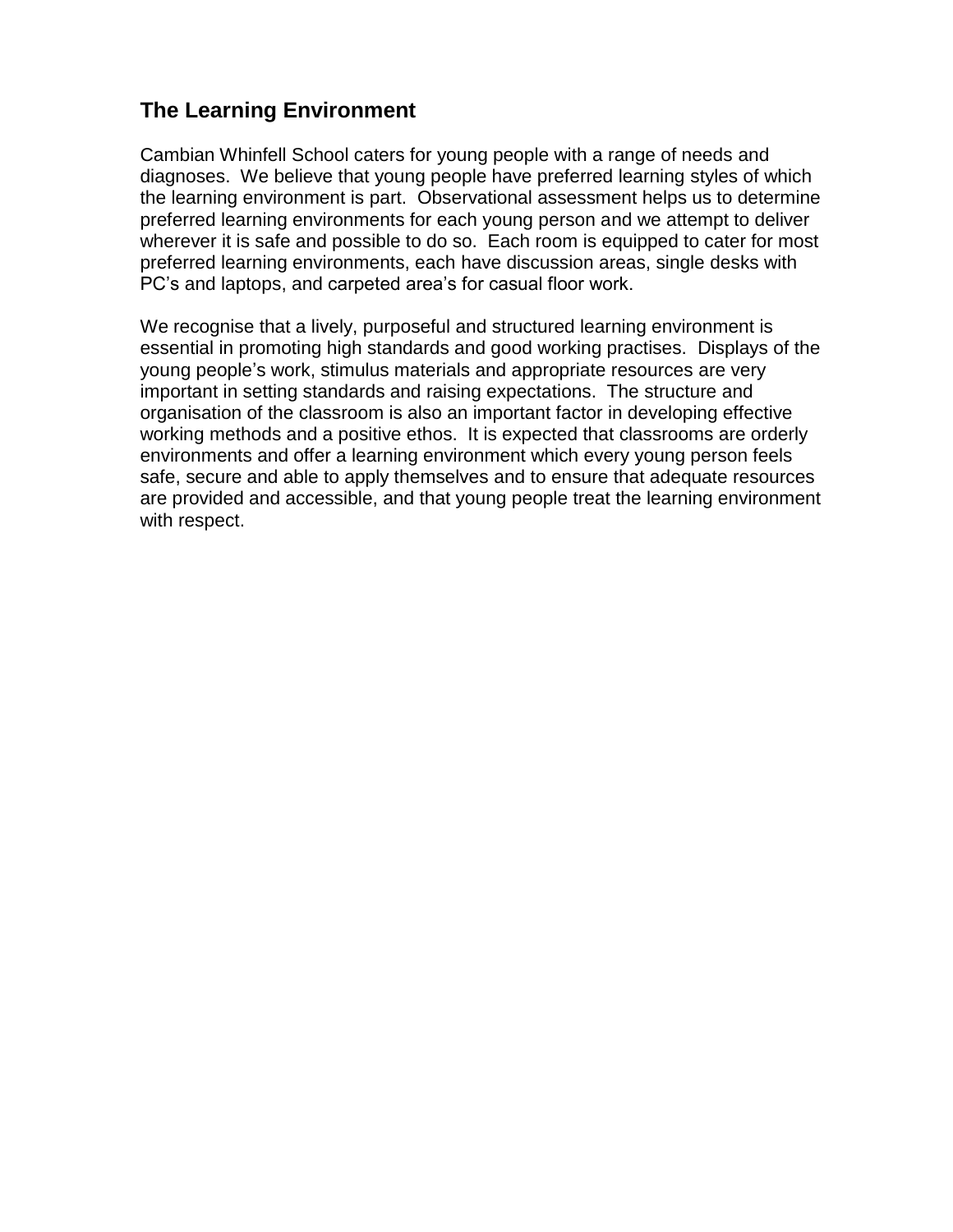## **Schemes of work and lesson planning**

Each subject leader is required to have schemes of work for all their courses / programmes related where appropriate to the national curriculum and examination board requirements. These schemes of work are followed by teachers and their delivery monitored by the Head of Education. Schemes of work set out how the content of the course is structured so that skills, knowledge and understanding are developed progressively and show how teaching is organised. All staff will use medium and short term planning of similar format. It is expected that planning takes place in sufficient detail to ensure that young people achieve high standards and are given the opportunity to achieve their potential. There should be a clearly identified learning outcome as the focus of every lesson and it must be clear that learning is ongoing and related to planning.

Teaching staff are not expected to complete lesson plans for every lesson but where they are, there should be a SMART learning outcome and plans should be informed by what went on in the previous lesson. They reflect the success in meeting the learning outcome and previous learning and assessment after the completion of each session. This is an agreed method of recording lessons and evaluating using this acquired knowledge to plan future lessons which will be progressive and appropriate.

## **Homework**

Cambian Whinfell recognises the importance and value of homework as an extension of class work and a vehicle to practise skills, acquire new ones and develop good study habits.

Our young people are encouraged to complete work in-house, but this is not enforced. As self-esteem rises and our young people begin to feel successful in the learning environment, they will often request additional work or time in the classroom. This is both encouraged and practised. They are provided with a time slot of between 15.15 and 16.00, where staff are available for support. This is encouraged especially in Y11 and post-16.

We endeavour to provide a wealth of learning opportunity throughout the waking curriculum by tight communication between education and care. The evening and weekend activities often provide additional learning opportunities to provide a more enriched understanding. Meal times, evening activities and bed time provide a wealth of learning opportunity for our young people who have difficulties with communication, social interaction and social imagination.

Many of our strategies used in class for helping young people to re-tell stories or events are used by house staff. Where appropriate social stories help provide consistency in our approach as both education staff and residential staff use them with the young people. The therapy team inform our practise through regular weekly meetings which highlight strategies for individual boys.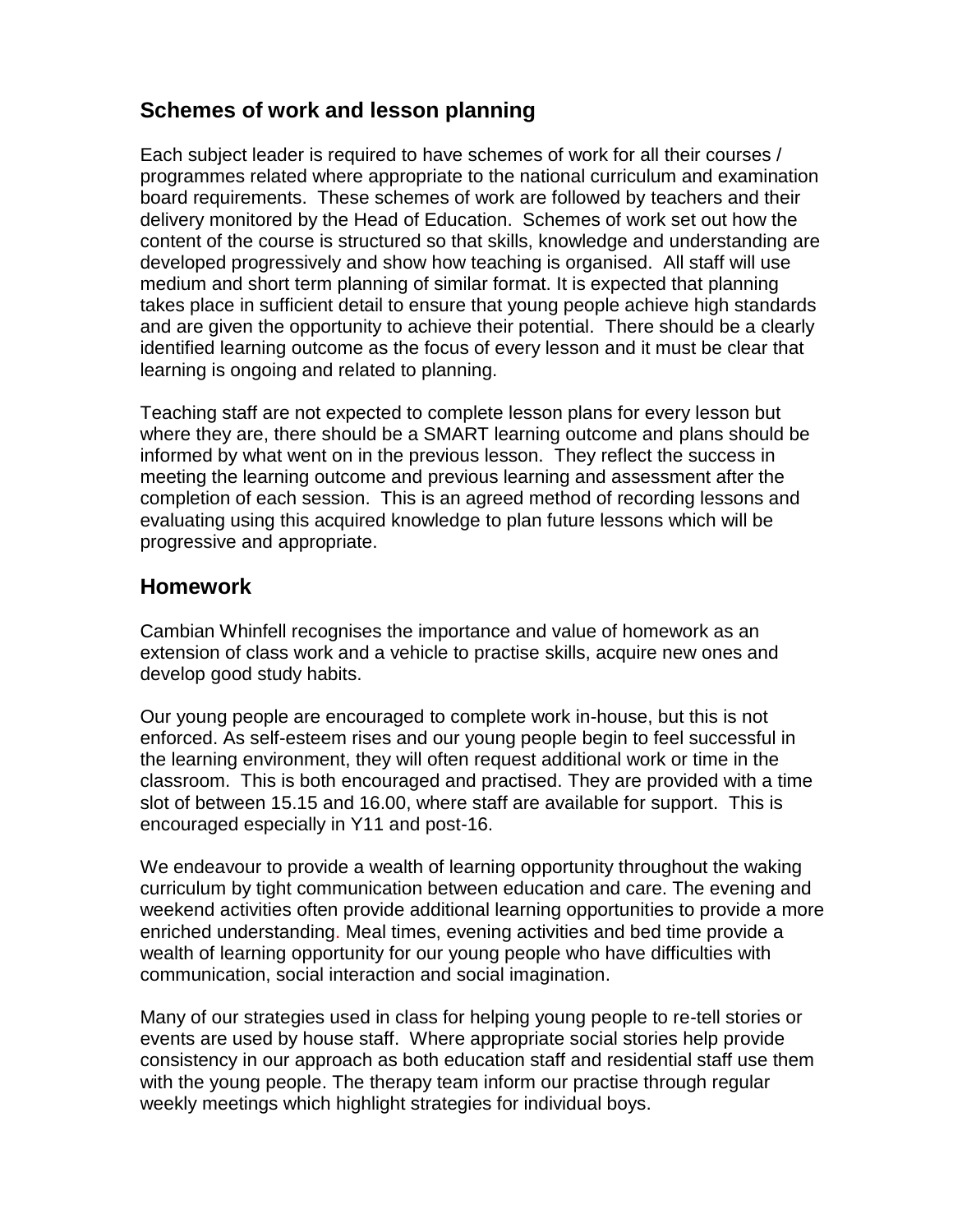# **Special Educational Needs**

It is expected that all education staff plan, prepare and support each young person who attends Cambian Whinfell and to be able to access the curriculum, regardless of their ability or needs. All of our young people have special educational needs but are encouraged to become independent and to take responsibility within the school.

All of our young people are being continually assessed and sometimes with the aid of assessment carried out internally and / or externally by the Clinical Therapy Team and external specialists. Targets for the Individual Development Plan (IDP) are put forward and agreed during review meetings where parents / guardians, social services and educational authority representatives have an input. Strategies to help achieve these quantitative targets are developed and inform the whole waking curriculum. They are evaluated in lessons and the pupils are scored accordingly. This helps to give them ownership of their IDP's and helps staff track progress. It is an expectation of staff to address targets in the planning, delivery and evaluation stages of each lesson. It is the job of the Head of Education to gather sufficient information to be able to set, monitor, assess and set appropriate targets. Progress with targets is monitored in half-termly meetings and IDP's are updated on a termly basis as a joint staff effort, including residential staff input. Formal review meetings are held on an annual basis. Monthly meetings are held for education staff to monitor and review targets along with progress and a written report is kept.

Each young person has a named key worker who is there for the young person as an additional support.

## **Differentiation**

An individual approach is taken to: planning, teaching style, resources, expectation and the curriculum offered. Differentiation in lessons is indicated in lesson plans and by deployment of learning support.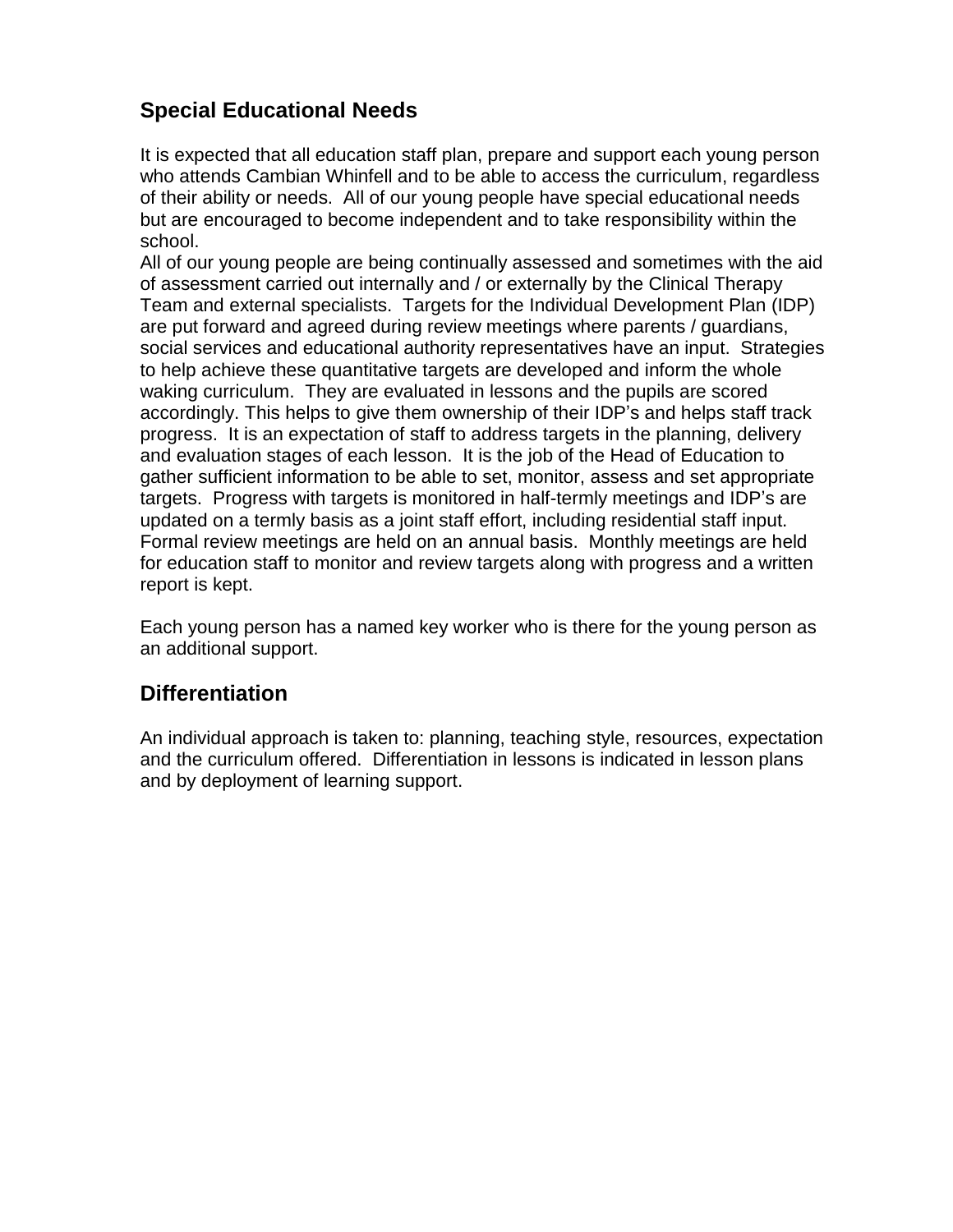## **Curriculum impact and assessment framework**

Assessment is continual but may vary in form. Teaching staff are expected to plan for assessment and to use data gained to inform future planning. Half-termly meetings are used to update, report and record how effective is the learning taking place and how well the strategies provided in the IDP's, are working. End of year assessments and mock exams prepare young people for sitting external examinations.

Data is used to action plan and inform individual programmes of study. It is not an end in itself but is used to improve the quality of education and identify areas for intervention.

Assessment is carried out by:

- Use of memory platforms
- Observational assessment
- Summative assessment where appropriate
- Formative assessment
- Analytical
- Diagnostic
- Objective and subjective testing
- Multiple choice
- Online, paper based, verbal and practical, internal and external testing
- External moderation
- Specialist assessment
- Self-evaluation and peer reviews

We report via the following ways

- Daily logs
- Class points and signature sheets
- Lesson plan evaluations
- PEP and CLA documents
- Weekly telephone call home
- Care plans
- Individual Development Plans
- Newsletter
- Verbally
- Termly Academic Reports
- Deputy Headteacher's Report to parents
- Annual reviews
- Key worker/mentor meetings